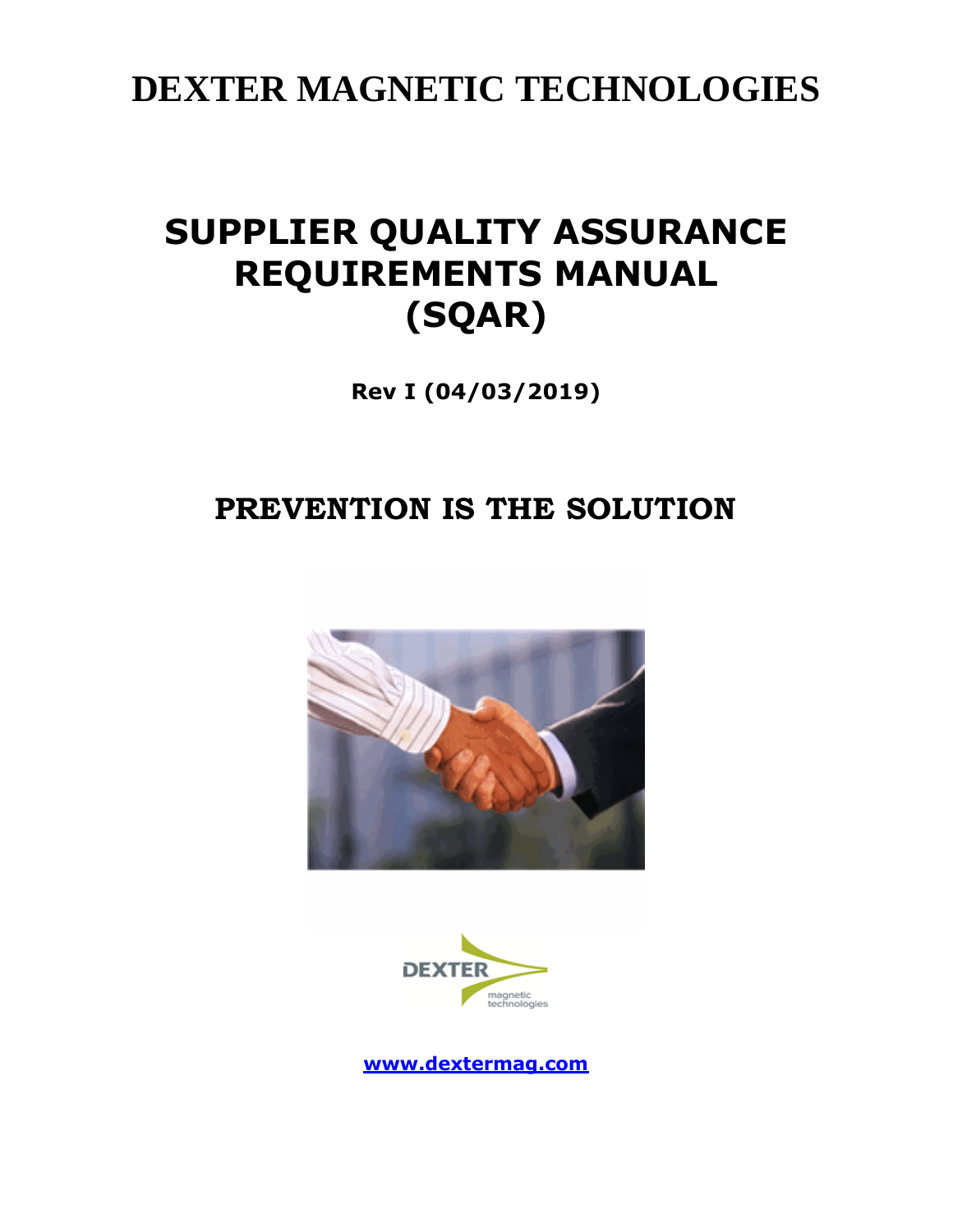# **Contents**

| QA05 Material Certification – Chemical Composition (for magnetic material as required).8 |  |
|------------------------------------------------------------------------------------------|--|
|                                                                                          |  |
|                                                                                          |  |
|                                                                                          |  |
|                                                                                          |  |
|                                                                                          |  |
|                                                                                          |  |
|                                                                                          |  |
|                                                                                          |  |
|                                                                                          |  |
|                                                                                          |  |
|                                                                                          |  |
|                                                                                          |  |
|                                                                                          |  |
|                                                                                          |  |
|                                                                                          |  |
| QA23 ITAR (International Traffic and Arms Regulations) 22CFR -120-130 10                 |  |
|                                                                                          |  |
| QA25 Material Certification - Electrical Data (for Specialized Electronic Products)10    |  |
| QA26 Material Certification –Dimensional Data (for Specialized Electronic Products) 10   |  |
|                                                                                          |  |
|                                                                                          |  |

| Dexter Magnetic Technologies - Supplier Quality Assurance Requirements Manual |                    |                          |              |
|-------------------------------------------------------------------------------|--------------------|--------------------------|--------------|
| Originator: Quality Assurance                                                 | Document No.: SQAR | Revision: I [04/03/2019] | Page 2 of 13 |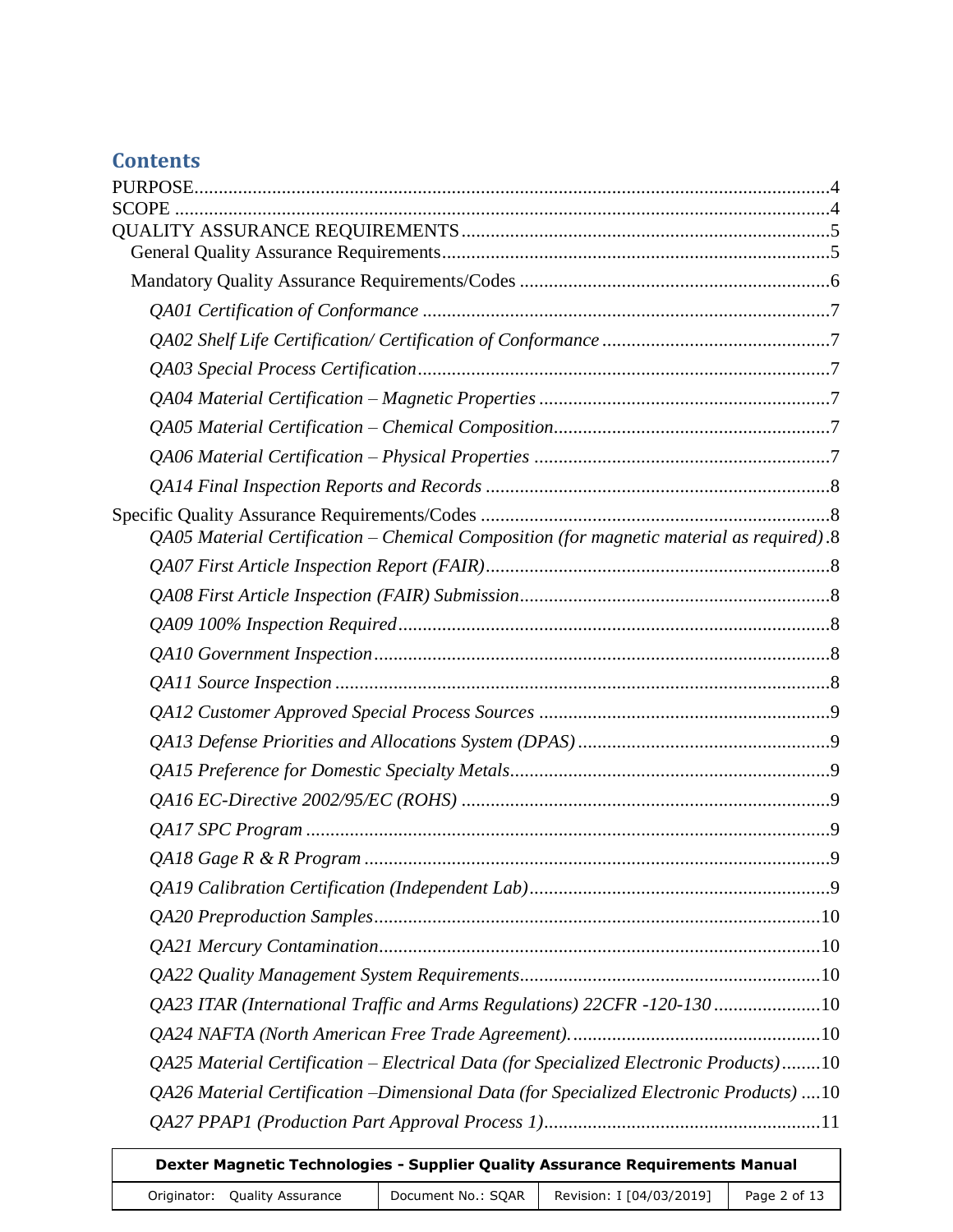| QA33 (Priority job DPAS rated–for jobs executed outside the USA)11          |  |
|-----------------------------------------------------------------------------|--|
| QA35 Material Certification - Helmholtz Test Data (for Magnetic Material)11 |  |
|                                                                             |  |
|                                                                             |  |

| Dexter Magnetic Technologies - Supplier Quality Assurance Requirements Manual |                    |                          |              |
|-------------------------------------------------------------------------------|--------------------|--------------------------|--------------|
| Originator: Quality Assurance                                                 | Document No.: SQAR | Revision: I [04/03/2019] | Page 3 of 13 |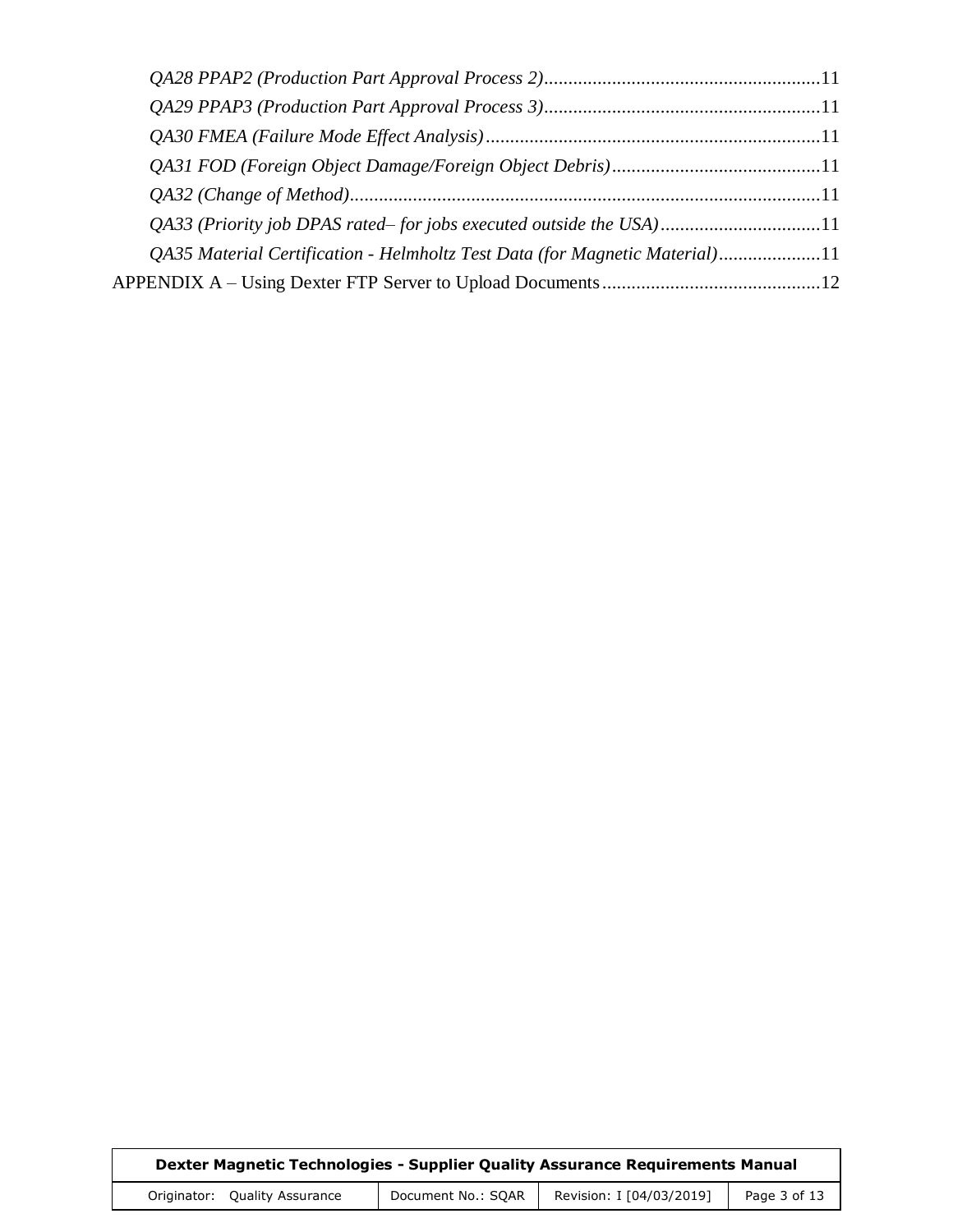# <span id="page-3-0"></span>**PURPOSE**

This document establishes general, mandatory and special quality assurance requirements for use on Purchase Orders from Dexter Magnetic Technologies (hereinafter "Dexter"). It is intended to clearly define all requirements for the Supplier, to assure that all products delivered by the Supplier, on the Purchase Order (hereinafter "PO"), conform to Dexter's specified requirements (or those of Dexter's Customer(s)) for quality, reliability, and integrity. The Supplier shall flow down the requirements to its own sources and require the work be performed by qualified personnel.

If the Supplier has questions or concerns about the requirements, they are to contact Dexter's Purchasing Department, prior to performing any work. All correspondence, including Dexter responses, shall be in written format.

The Supplier is required to maintain this document on file for reference as necessary.

## <span id="page-3-1"></span>**SCOPE**

All documents, including drawings and specifications (regardless of origin, including Dexter, the Government, or Dexter's customers) are considered part of the PO requirements, when specified or referenced. Document revisions are effective as of the PO issue date, unless otherwise stated.

This document establishes the minimum quality requirements for Suppliers and sub-tier sources. Use of Dexter (or Dexter's customer) specified sub-tier sources do not relieve the Supplier of compliance to all applicable product technical and quality requirements.

Providing exceptional value to the Supplier / Customer relationship must be the ultimate goal of both Dexter and the Supplier. We as a team must work together to eliminate waste wherever it exists. Suppliers that proactively engage in these processes will have the opportunity to receive ongoing business from Dexter.

Communication is the key to collective cooperation and must start in the advanced planning stages of product development.

| Dexter Magnetic Technologies - Supplier Quality Assurance Requirements Manual |                    |                          |              |
|-------------------------------------------------------------------------------|--------------------|--------------------------|--------------|
| Originator: Quality Assurance                                                 | Document No.: SOAR | Revision: I [04/03/2019] | Page 4 of 13 |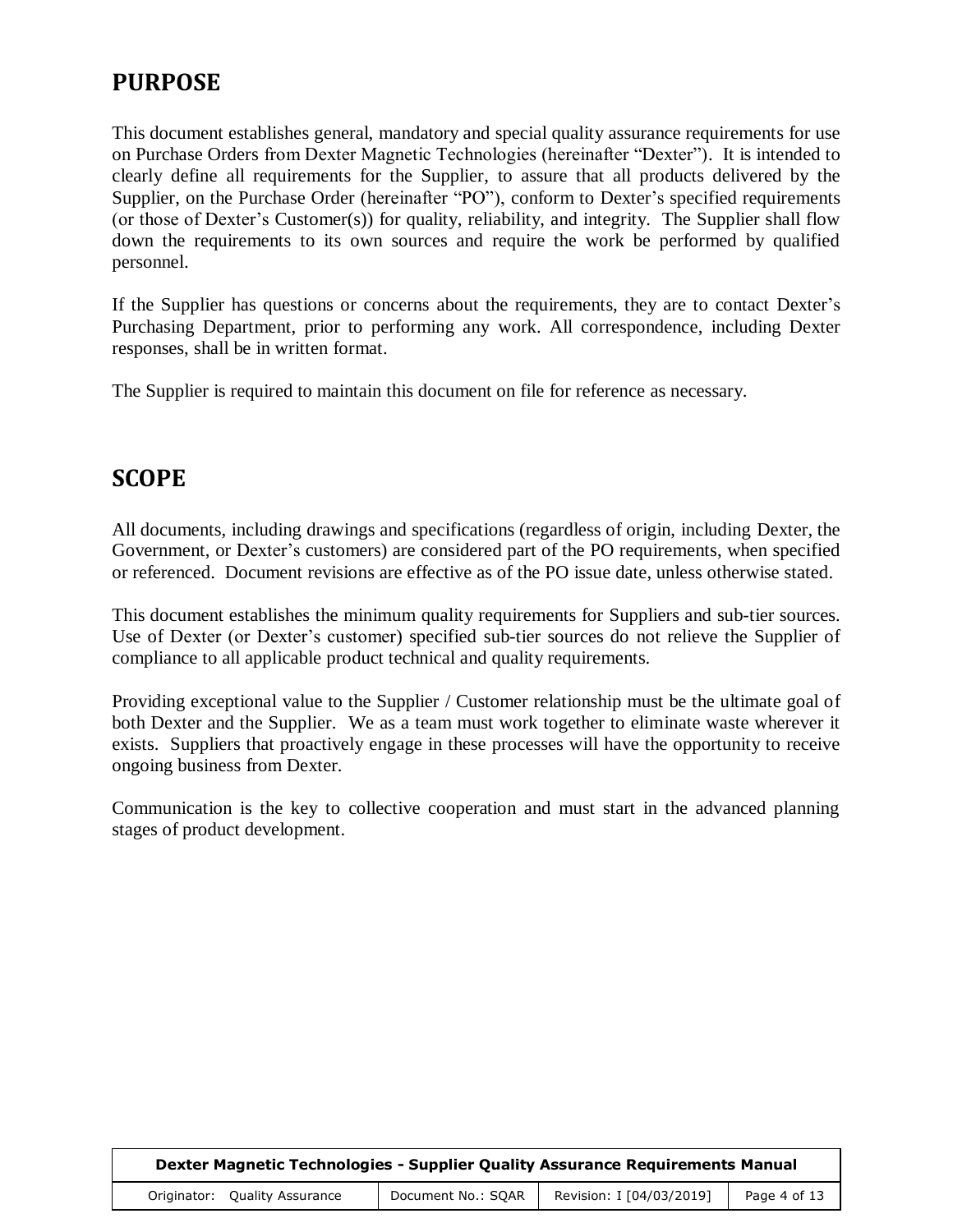# <span id="page-4-0"></span>**QUALITY ASSURANCE REQUIREMENTS**

#### <span id="page-4-1"></span>**General Quality Assurance Requirements (Applies to all PO's)**

**Record Retention:** All records including test reports and certifications as required under the terms of the purchase order and which document the quality of items provided shall be retained for a minimum of 10 years after the final shipment unless otherwise specified in the PO.

**Quality Management System Requirements**: Dexter requires all material and components delivered to be defect free. Product is required to meet all purchase order, contract requirements, referenced specifications and standards unless a "Supplier Deviation Request" has been submitted by the Supplier prior to shipment, and approved by Dexter in writing. Supplier is responsible to maintain an inspection system which will assure product delivery of zero defect(s).

**Notification of change** The Supplier shall notify Dexter in writing of all process, design, fabrication, testing, facilities and material changes affecting the form, fit, function, reliability or interchangeability of end item requirements during the performance of this contract or previous contracts. Also shall notify Dexter about change of suppliers.

**Access to the Supplier's Facility** Dexter, customer representatives and regulatory authorities reserve the right to access the supplier's facilities and their lower-tier Suppliers, to assure that Supplier's product(s) complies with the requirements of this PO.

**Requirement Flow Down** The Supplier is required to flow down all applicable requirements in the PO to sub-tier suppliers.

**Applicable issues of requirements** Unless otherwise specified all specified Drawings, Specifications, Standards, Statutory and Regulatory Requirements shall be adhered to and be of the latest revision at the time of placement of PO.

**Notification of defective Product** In the event a Supplier determines that material previously delivered to Dexter was defective, written notification to Dexter's Purchasing Department is required.

**Conformance Responsibility** Surveillance, Inspection, and or Test conducted by Buyer or representatives of any Customer or Government agency at the Supplier's or Buyer's facility shall not relieve Suppliers of their responsibility in meeting the specified requirements of the PO.

**Corrective Action** The Supplier is responsible for initiation of prompt replies to Buyer nonconforming material reports and when required, shall provide effective corrective action responses.

**Measuring and Test Equipment** The Supplier shall establish and maintain documented procedures to control, calibrate, and maintain, inspection measuring and test equipment used to demonstrate the conformance with the requirements of ISO 10012-1 and ANSI/NCSL Z540-1.

| Dexter Magnetic Technologies - Supplier Quality Assurance Requirements Manual |                    |                          |              |
|-------------------------------------------------------------------------------|--------------------|--------------------------|--------------|
| Originator: Quality Assurance                                                 | Document No.: SQAR | Revision: I [04/03/2019] | Page 5 of 13 |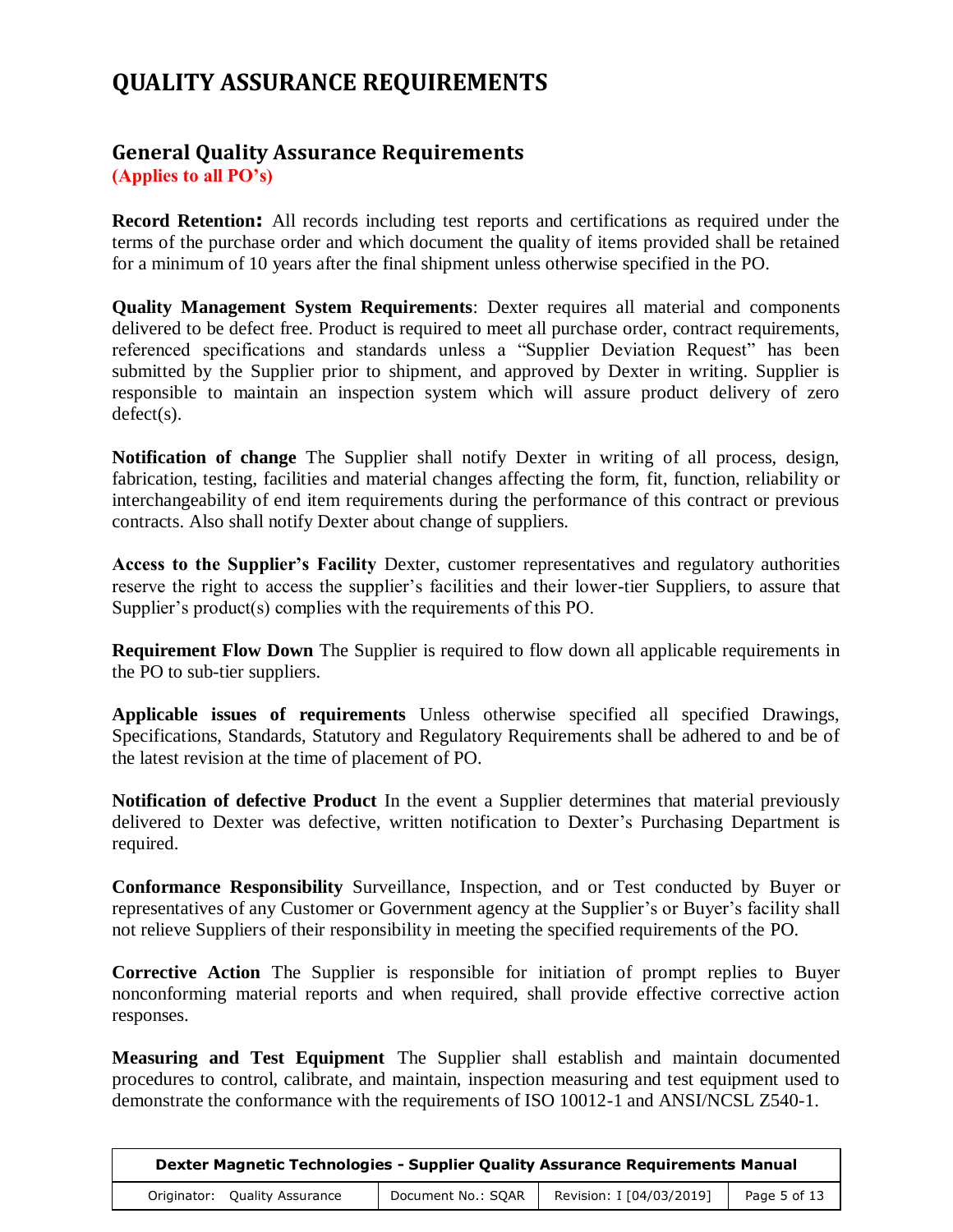**Conflicting Requirements** In the event of conflicting technical requirements, the order of priority to be followed is the PO, the drawing and then the specification. Conflicting requirements must be brought to the attention of Dexter's Purchasing Department as soon as possible.

**Counterfeit Parts** Suppliers are responsible for, as appropriate, planning, implementing and controlling processes to prevent the delivery of counterfeit parts to customers.

**Awareness** Suppliers are to ensure their employees are qualified and aware of their contribution to product or service conformity, product safety, and the importance of ethical behavior. Suppliers are to ensure their operations are being performed in a manner consistent with ISO 14001 Environmental Regulations, SA 8000 Social Accountability, and C-TPAT Customs – Trade Partnership Against Terrorism.

#### <span id="page-5-0"></span>**Mandatory Quality Assurance Requirements/Codes (Apply to all POs, as appropriate)**

Mandatory quality assurance requirements for each specific category of material apply as listed below:

| <b>Category of Material</b>                                                                               | <b>Mandatory Quality Assurance</b><br><b>Requirements</b> |
|-----------------------------------------------------------------------------------------------------------|-----------------------------------------------------------|
| <b>Permanent Magnet Materials - Raw Material</b><br>Example: blocks, rods, bars, disks                    | <b>QA04</b>                                               |
| <b>Permanent Magnet Materials – Finished Parts</b><br>Example: finished parts per a particular drawing    | QA01, QA03(as applicable), QA04,<br><b>&amp; QA14</b>     |
| <b>Catalog and SEP-Specialized Electronic Products</b><br>Example: toroids, beads, ferrite U, E & I cores | <b>QA01</b>                                               |
| <b>Hardware Components</b><br>Example: steel, aluminum parts                                              | QA01, QA03 (as applicable), QA05,<br>QA06 & QA14          |
| <b>Subcontracted Operations</b><br>Example: plating, coating, NDT                                         | <b>QA03</b>                                               |
| Age sensitive materials<br>Examples: adhesives, epoxies                                                   | <b>QA02</b>                                               |

| Dexter Magnetic Technologies - Supplier Quality Assurance Requirements Manual |                    |                          |              |
|-------------------------------------------------------------------------------|--------------------|--------------------------|--------------|
| Originator: Quality Assurance                                                 | Document No.: SOAR | Revision: I [04/03/2019] | Page 6 of 13 |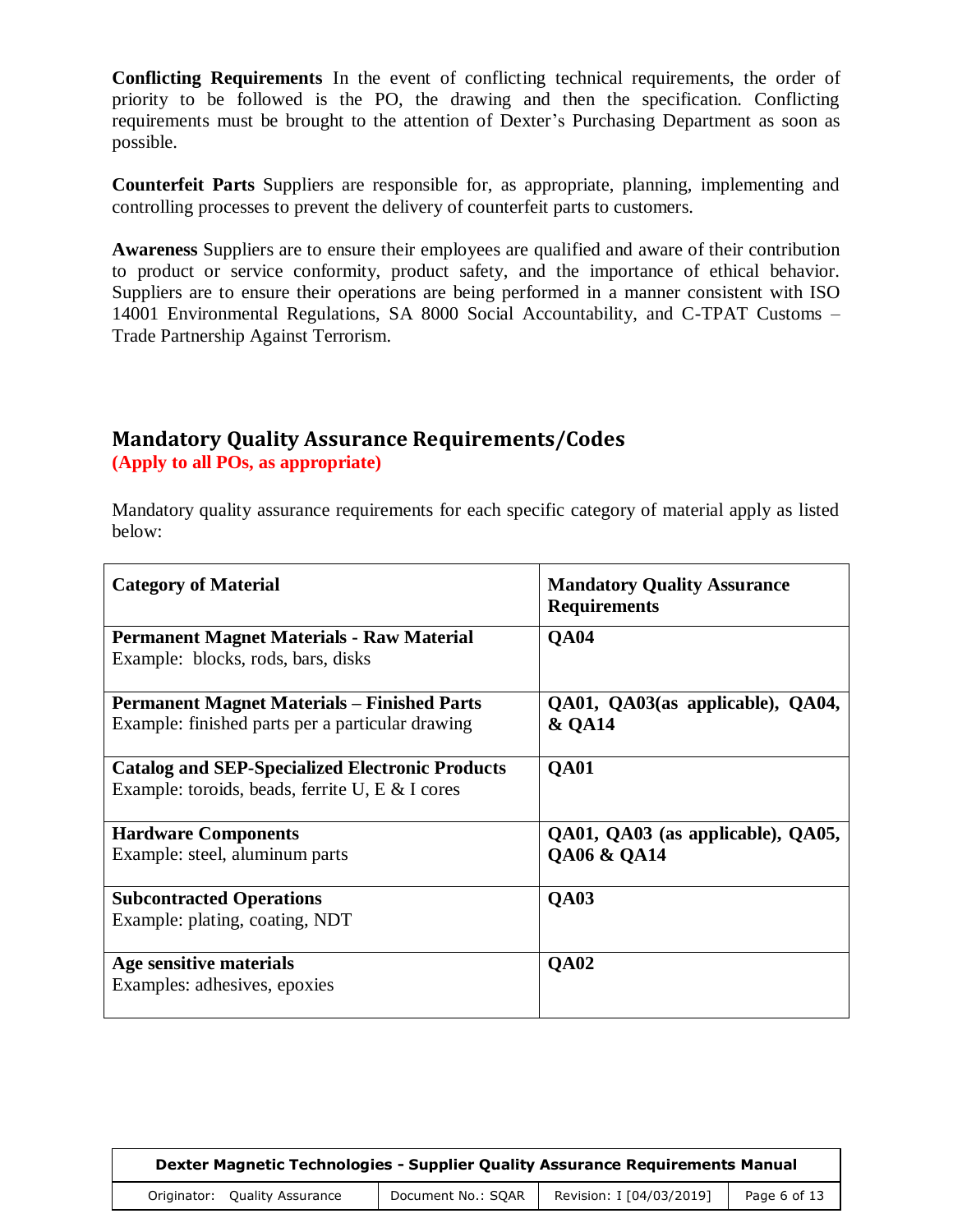#### <span id="page-6-0"></span>*QA01 Certification of Conformance*

The Supplier shall furnish, with each shipment, a Certificate of Conformance that shall be signed by the responsible representative and must show the part number, revision level (if applicable), PO number, quantity shipped, and date of shipment. Serialization must be listed on C of C (if applicable). Suppliers of magnetic materials must list material description and/or grade, as appropriate.

#### <span id="page-6-1"></span>*QA02 Shelf Life Certification/ Certification of Conformance*

The Supplier shall furnish, with each shipment of age / environmentally sensitive materials, a Certification that shall be signed by a responsible representative and must show part or specification number, PO number, lot or batch number of the material, quantity shipped, the date of manufacture, the shelf life, the date of expiration and special handling procedures that need to be followed (if applicable). The Supplier shall not deliver materials with less than 85% of shelf life remaining at the time of delivery.

#### <span id="page-6-2"></span>*QA03 Special Process Certification*

The Supplier shall furnish, with each shipment, a Certification that includes a statement certifying conformance to any special process (e.g. plating, NDT, welding) performed on the material to the specification(s) listed on the PO and / or engineering drawing. It must also include the PO number, part number, revision level (if applicable), serial number (if applicable, Lot Code & Date Code showing on the Dexter PO (if applicable), and quantity shipped.

**Coating & Plating**: The Supplier shall include valid information about thickness ("coupon attached" should be preferred method).

**Radiographic Inspection**: The Supplier shall attach X-Ray film(s) and report(s).

**Ultrasonic Inspection**: The Supplier shall attach test examination report(s).

#### <span id="page-6-3"></span>*QA04 Material Certification – Magnetic Properties*

The Supplier shall furnish, with each shipment, a material certification showing the actual magnetic properties of material that the Supplier is sending to Dexter. Certification shall also list part number and PO number. This Certification must be signed by an authorized representative.

#### <span id="page-6-4"></span>*QA05 Material Certification – Chemical Composition*

The Supplier shall furnish, with each shipment, a material certification showing the actual chemical composition of material that the Supplier is sending to Dexter. Certification shall also list part number and PO number. This Certification must be signed by an authorized representative.

#### <span id="page-6-5"></span>*QA06 Material Certification – Physical Properties*

The Supplier shall furnish, with each shipment, a material certification showing the actual physical properties of material that the Supplier is sending to Dexter. Certification shall also list part number and PO number. This Certification must be signed by an authorized representative.

| Dexter Magnetic Technologies - Supplier Quality Assurance Requirements Manual |                    |                          |              |
|-------------------------------------------------------------------------------|--------------------|--------------------------|--------------|
| Originator: Ouality Assurance                                                 | Document No.: SOAR | Revision: I [04/03/2019] | Page 7 of 13 |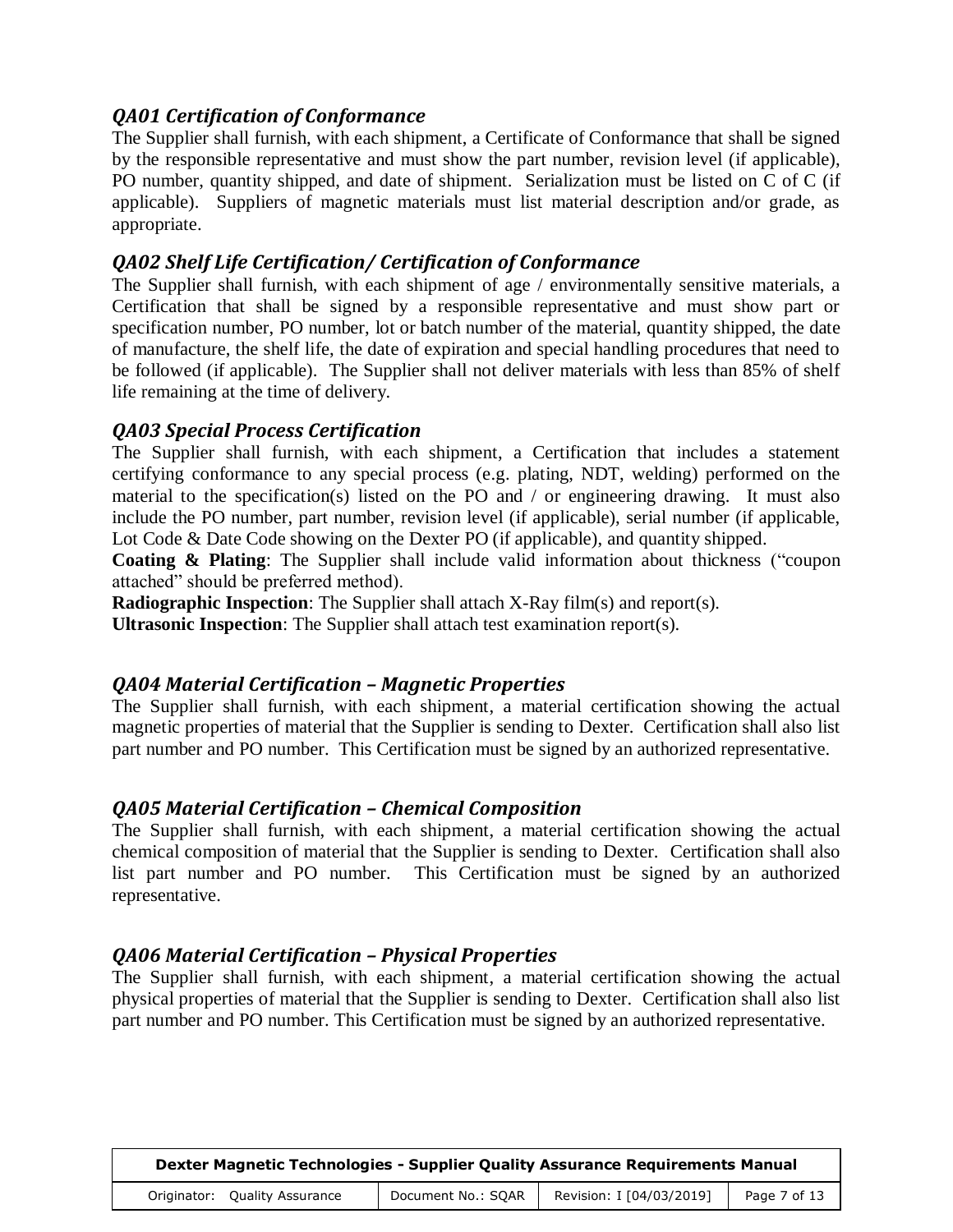#### <span id="page-7-0"></span>*QA14 Final Inspection Reports and Records*

With each delivery of product(s), the Supplier shall furnish a copy of the Supplier's final inspection report(s) and/or record(s), showing the actual results obtained by the Supplier during final sampling inspection of delivered product(s). Each sampling plan shall be based on  $C = 0$ [accept lot on 0 (zero) defects and reject lot on 1 (one) or more defects].

# <span id="page-7-1"></span>**Specific Quality Assurance Requirements/Codes**

#### <span id="page-7-2"></span>*QA05 Material Certification – Chemical Composition (for magnetic material as required)*

The Supplier shall furnish, with each shipment, a material certification showing the actual chemical composition of material that the Supplier is sending to Dexter. Certification shall also list part number and PO number. This Certification must be signed by an authorized representative.

#### <span id="page-7-3"></span>*QA07 First Article Inspection Report (FAIR)*

The Supplier is required to perform a First Article Inspection on a minimum of 2 units prior to running the production. The FAIR must be sent to Dexter for approval prior to running the production run.

#### <span id="page-7-4"></span>*QA08 First Article Inspection (FAIR) Submission*

The Supplier shall perform a complete First Article Inspection to the requirements of SAE AS9102, latest revision. The first article part shall be clearly identified by a suitable method such as tagging and submitted with the FAIR.

#### <span id="page-7-5"></span>*QA09 100% Inspection Required*

The Supplier shall perform 100% inspection of all characteristics on all products covered by the PO. Records of Supplier 100% inspection results showing actual values shall accompany each delivery of product(s) to Dexter.

#### <span id="page-7-6"></span>*QA10 Government Inspection*

Government source inspection is required prior to shipment from the Supplier's facility. Upon receipt of the PO, the Supplier is required to immediately notify and provide a copy of the PO to the Government representative who normally services the Supplier's facility. If a Government representative does not normally service the Supplier facility, the nearest Government Defense Agency office shall be contacted. In the event that a Government representative cannot be contacted, the Supplier shall notify Dexter's Purchasing Department, in writing, immediately.

#### <span id="page-7-7"></span>*QA11 Source Inspection*

Dexter inspection is required prior to the shipment. Notify Dexter five days in advance of final inspection so that arrangements for source inspection can be coordinated. Dexter source inspection shall not constitute product acceptance, nor shall it relieve the Supplier of any liability for full compliance with the requirements of the PO.

| <b>Dexter Magnetic Technologies - Supplier Quality Assurance Requirements Manual</b> |                    |                          |              |
|--------------------------------------------------------------------------------------|--------------------|--------------------------|--------------|
| Originator: Quality Assurance                                                        | Document No.: SQAR | Revision: I [04/03/2019] | Page 8 of 13 |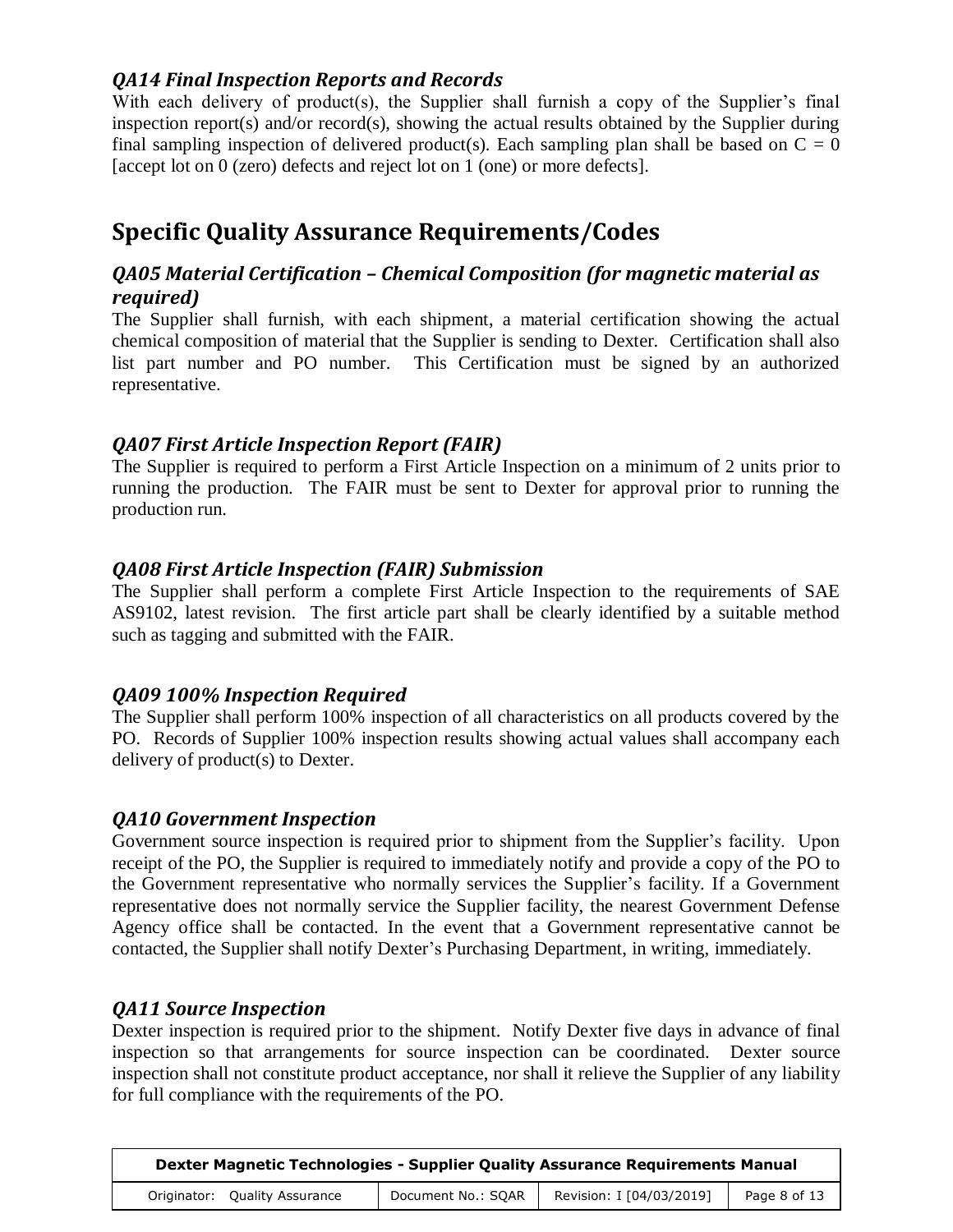#### <span id="page-8-0"></span>*QA12 Customer Approved Special Process Sources*

The Supplier must use special process sources of Dexter's customer, for any special process (es) on this PO.

#### <span id="page-8-1"></span>*QA13 Defense Priorities and Allocations System (DPAS)*

This is a rated job that may have national or defense significance. The Supplier shall follow the provisions of 15 CFR 700. The Supplier shall flow down the DPAS requirements to the Supplier's sub-tier sources.

#### <span id="page-8-2"></span>*QA15 Preference for Domestic Specialty Metals*

The Supplier must be in compliance with DFARS 252.225-7008 and DFARS 252.225-7009- "Preference for Domestic Specialty Metals", during the performance of this PO or Contract. Specialty metals must be melted or produced in the United States or a qualifying country. The Supplier must flow down this requirement to sub-tier sources, as applicable. The Supplier (or the sub-tier source) of a specialty metals- containing component or assembly, who is located in a qualifying country shall provide explicit certification that the part or component was manufactured in that qualifying country (e.g.: if a Sm-Co magnet that needs DFARS compliance is produced in a UK company –the Supplier's paperwork must include the following statement "I hereby certify that these parts were manufactured in the United Kingdom". The same for any Company located in the United States). The Supplier must contact Dexter's Purchasing Department or Quality Department if additional information or clarification is required to comply with this.

#### <span id="page-8-3"></span>*QA16 EC-Directive 2002/95/EC (ROHS)*

No material, surface finish, and production process, used for the PO, may contain or apply any ROHS directive restricted substances.

#### <span id="page-8-4"></span>*QA17 SPC Program*

The Supplier shall utilize a SPC program to establish, control, and verify process capability, product characteristics, and process improvement. Process capability  $C_{pk}$  must be 1.33 or higher. SPC tools should be used to evaluate or improve product key characteristic(s).

#### <span id="page-8-5"></span>*QA18 Gage R & R Program*

The Supplier shall utilize a Gage Repeatability and Reproducibility program in order to determine the viability of the measurement system in reference with key characteristic(s).

#### <span id="page-8-6"></span>*QA19 Calibration Certification (Independent Lab)*

A certificate is required, stating that calibration has been performed to the appropriate standards or test requirements to which the certification applies. The certificate shall specify the date of calibration, serial number of tool(s) calibrated, the NIST test number for traceability to standards used and their due date for recalibration. This certificate must contain a report number for traceability, the actual readings or results of the tests and the degree of conformance to specified requirements. All calibrations must be performed in accordance with ANSI/NCSL Z540-1. The certificate must be signed by an authorized agent including agent title.

| Dexter Magnetic Technologies - Supplier Quality Assurance Requirements Manual |                    |                          |              |
|-------------------------------------------------------------------------------|--------------------|--------------------------|--------------|
| Originator: Quality Assurance                                                 | Document No.: SQAR | Revision: I [04/03/2019] | Page 9 of 13 |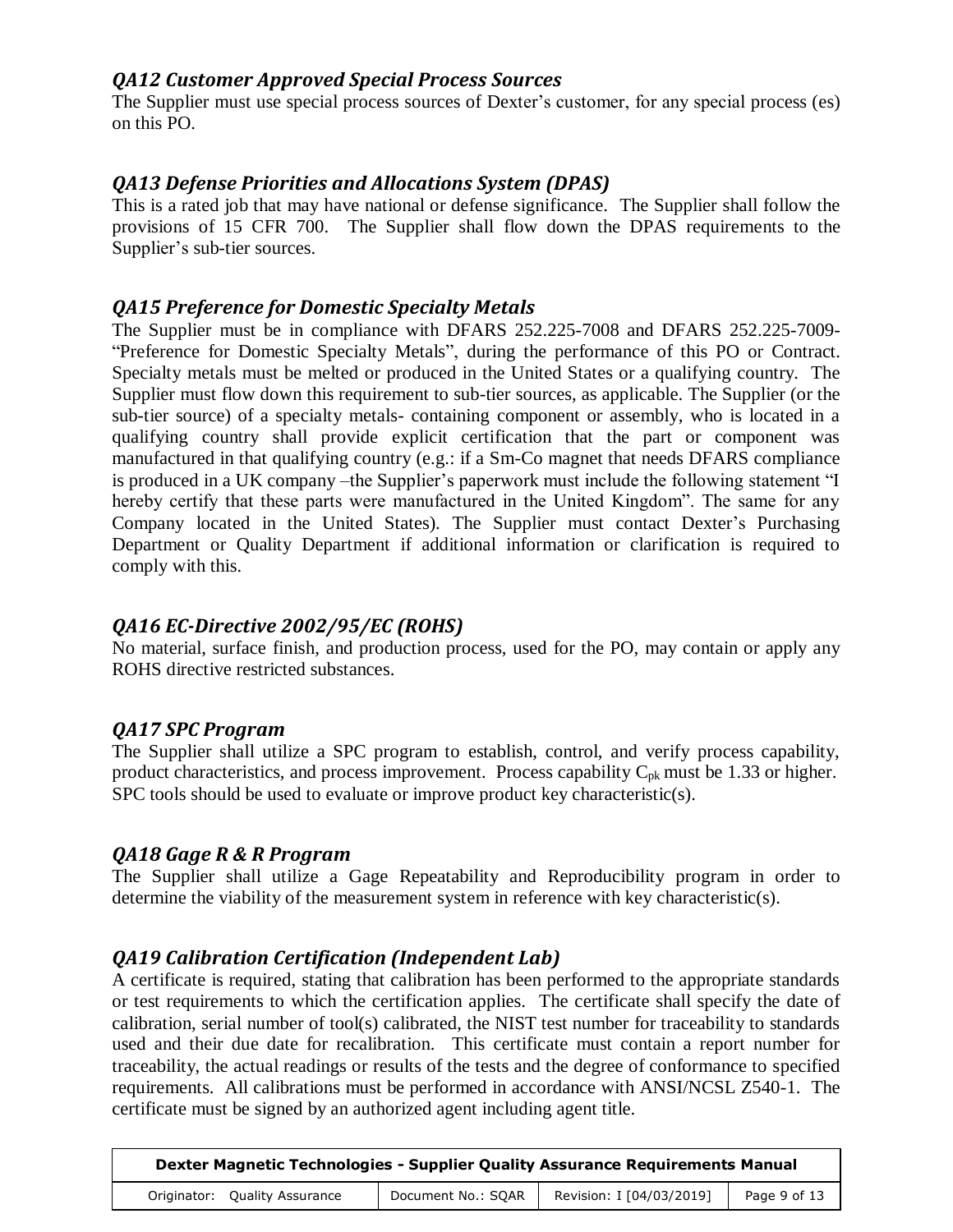#### <span id="page-9-0"></span>*QA20 Preproduction Samples*

The Supplier shall furnish preproduction samples in the quantities and under the conditions specified in the PO. The process adopted for manufacture shall be verified by the submission of preproduction samples as stated in the PO.

#### <span id="page-9-1"></span>*QA21 Mercury Contamination*

The material supplied under this PO shall contain no metallic mercury and shall be free from mercury contamination. This statement shall be an explicit element of the Supplier's Certificate of Conformance. These requirements shall be included in any subcontract or PO hereunder and the contract shall ensure subcontractor compliance with these requirements.

#### <span id="page-9-2"></span>*QA22 Quality Management System Requirements*

The Supplier shall maintain a Quality Management System that, at a minimum, shall comply with the requirements of ISO 9001:2008.

#### <span id="page-9-3"></span>*QA23 ITAR (International Traffic and Arms Regulations) 22CFR -120-130*

The Supplier must be in compliance with ITAR (International Traffic and Arms Regulations). Applicable export control regulations restrict access to the technical documentation (and equipment, if applicable) originated by Dexter and / or Dexter's Customer, to US citizens and permanent residents only. The supplier agrees that it shall be responsible for ensuring that the requirements of this notification are conveyed to any of its suppliers that will receive technical documentation (and equipment, if applicable), originated by Dexter and / or Dexter's Customer.

#### <span id="page-9-4"></span>*QA24 NAFTA (North American Free Trade Agreement).*

The Supplier must be in compliance with NAFTA (North American Free Trade Agreement). The Supplier shall attach to the job NAFTA – Certificate of Origin form.

## <span id="page-9-5"></span>*QA25 Material Certification – Electrical Data (for Specialized Electronic Products)*

The Supplier shall furnish, with each shipment, a material certification showing the actual electric data of material that the supplier is sending to Dexter. Certification shall also list part number and PO number. This Certification must be signed by an authorized representative.

## <span id="page-9-6"></span>*QA26 Material Certification –Dimensional Data (for Specialized Electronic Products)*

The Supplier shall furnish, with each shipment, a material certification showing the actual dimensional data of material that the supplier is sending to Dexter. Certification shall also list part number and PO number. This Certification must be signed by an authorized representative.

| Dexter Magnetic Technologies - Supplier Quality Assurance Requirements Manual |                    |                          |               |
|-------------------------------------------------------------------------------|--------------------|--------------------------|---------------|
| Originator: Quality Assurance                                                 | Document No.: SOAR | Revision: I [04/03/2019] | Page 10 of 13 |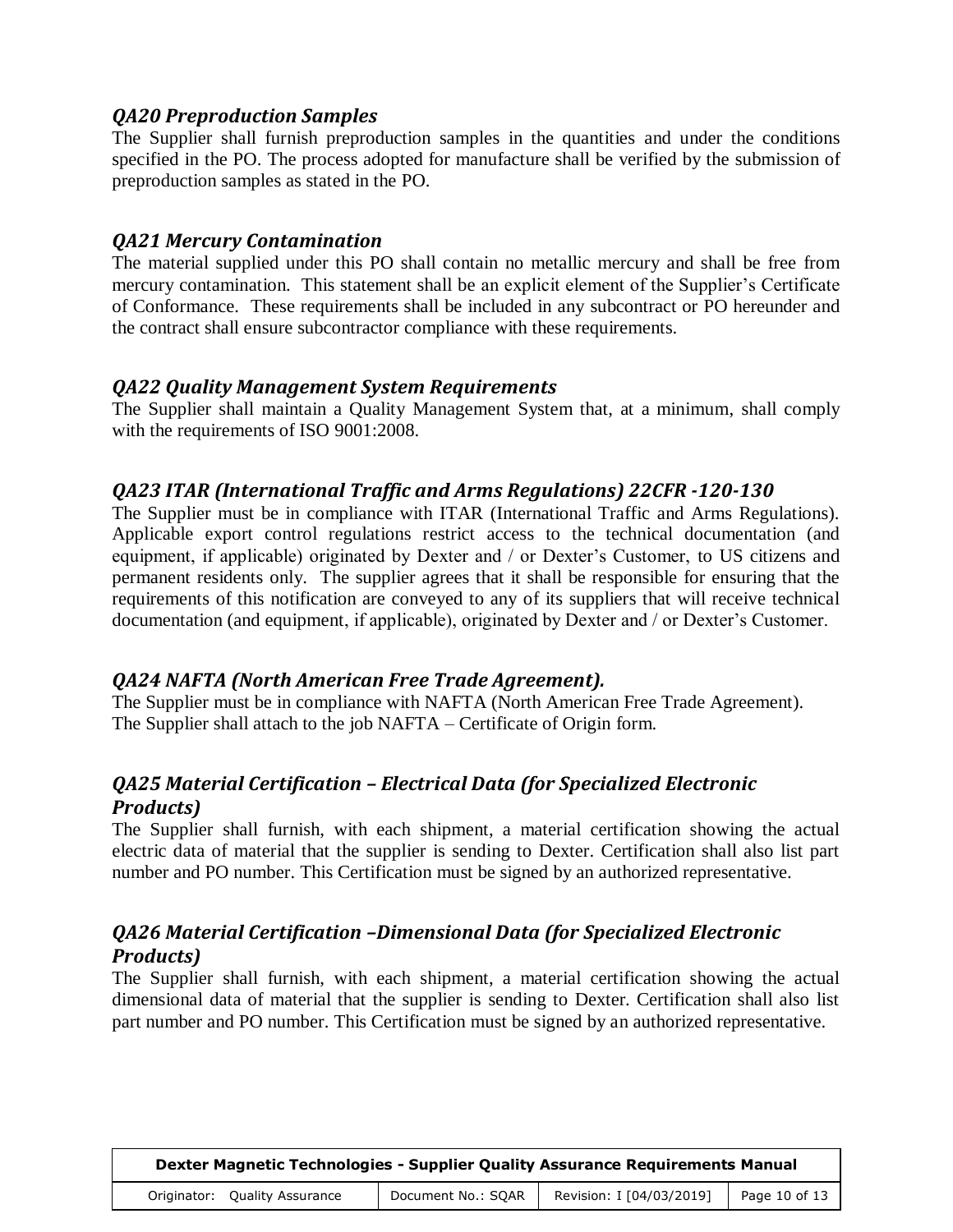## <span id="page-10-0"></span>*QA27 PPAP1 (Production Part Approval Process 1)*

The Supplier shall furnish with initial sample parts or before the following documents: Part Submission Warrant (PSW), Certificate of Conformance, and material certifications.

### <span id="page-10-1"></span>*QA28 PPAP2 (Production Part Approval Process 2)*

The Supplier shall furnish with initial sample parts or before the following documents: Part Submission Warrant (PSW), Certificate of Conformance, material certifications, and ISIR (Initial Sample Inspection Report)

#### <span id="page-10-2"></span>*QA29 PPAP3 (Production Part Approval Process 3)*

The Supplier shall furnish with initial sample parts or before the following documents: Part Submission Warrant (PSW), Certificate of Conformance, material certifications, and ISIR (Initial Sample Inspection Report), Process Flow Diagram, Control Plan, FMEA (Failure Mode Effect Analysis), Process Capability, gage R&R study.

#### <span id="page-10-3"></span>*QA30 FMEA (Failure Mode Effect Analysis)*

The Supplier shall furnish with initial sample FMEA (Failure Mode Effect Analysis) report.

#### <span id="page-10-4"></span>*QA31 FOD (Foreign Object Damage/Foreign Object Debris)*

The Supplier shall have a FOD control program, as suited for its products and/or company, in accordance with specification NAS412 in lieu of MIL-STD-980. This program is for the purpose of prevention, detection, and removal of foreign objects. FOD prevention must be implemented in all areas as applicable.

#### <span id="page-10-5"></span>*QA32 (Change of Method)*

The Supplier shall notify Dexter in writing of any changes of the method, even if changes will not affect form, fit or function.

#### <span id="page-10-6"></span>*QA33 (Priority job DPAS rated– for jobs executed outside the USA)*

By accepting Dexter's PO the supplier agrees to perform the job as a very high priority.

#### *QA34 (Nadcap-The National Aerospace & Defense Contractors Accreditation Program)*

Process - Supplier required to be NADCAP approved.

## <span id="page-10-7"></span>*QA35 Material Certification - Helmholtz Test Data (for Magnetic Material)*

The Supplier shall perform Helmholtz test on a Helmholtz coil and a fluxmeter, using the "flip method", on 3 samples cut from the final parts, for each part number for the first shipment. The Supplier shall furnish the Helmholtz test data signed by the responsible representative and must include flux linkage results; Helmholtz coil and fluxmeter used; part number; revision; test date.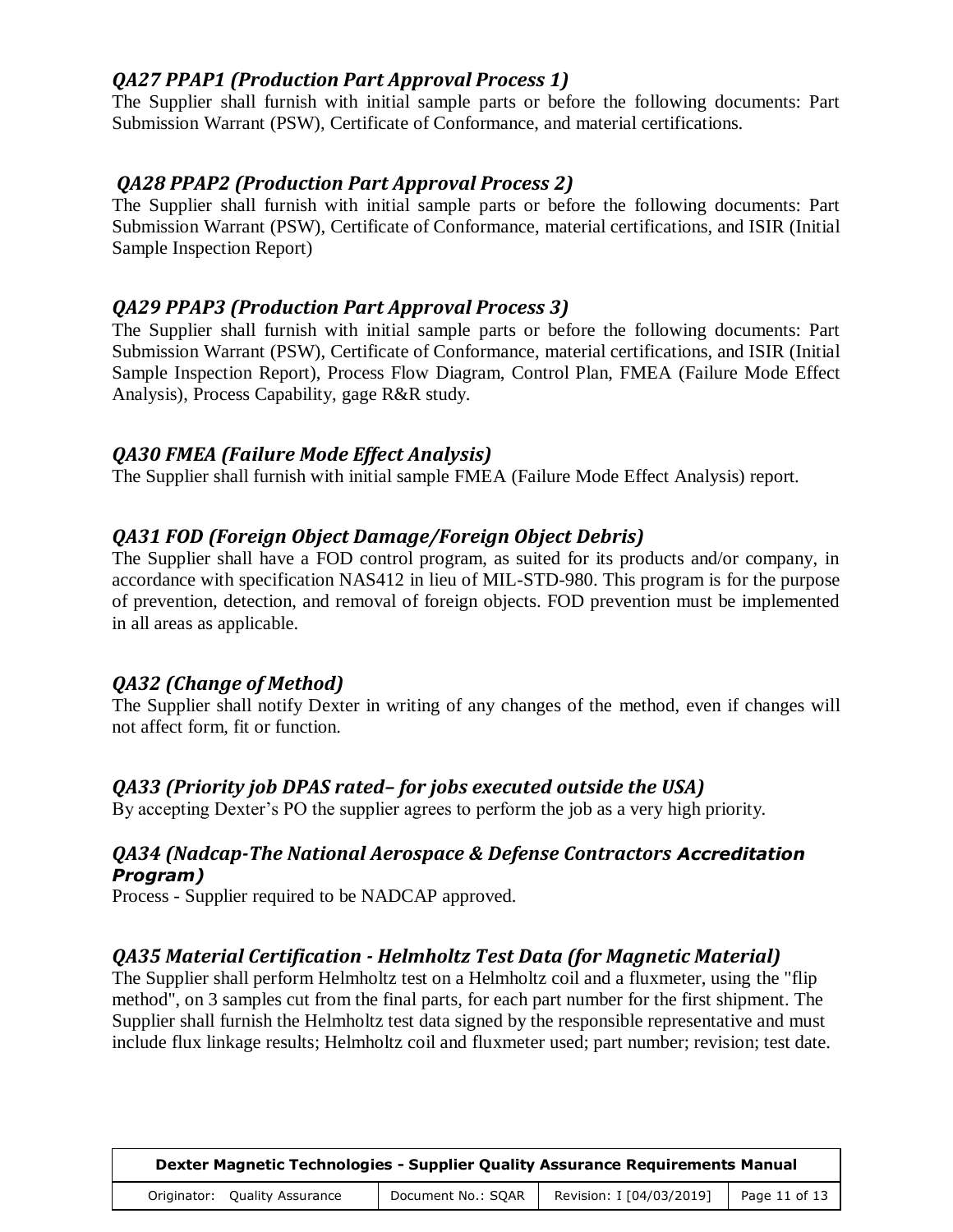## <span id="page-11-0"></span>**APPENDIX A – Using Dexter FTP Server to Upload Documents**

There are four ways to access the Dexter FTP server for suppliers to upload documents.

#### **End User FTP Server Instructions**

Prior to using the FTP server, Dexter Sourcing and IT need to set up the supplier with a profile, which will include a supplier-specific link, username, and password.

#### **Method 1**

You can connect using Internet Explorer via the link below:

ftp://[supplier specific link]@files.dextermag.com

This will allow for dragging/dropping capabilities on any windows machine.

#### **Method 2**

You can connect using Windows Explorer (not the web browser: see image below) via the link below:

[ftp://files.dextermag.com](ftp://files.dextermag.com/)

Username: [supplier's user name] Password: [supplier's password]

This will allow for dragging/dropping capabilities on any Microsoft Windows machine.

| Edit View<br>Tools Help<br>File |   |                                          |
|---------------------------------|---|------------------------------------------|
| Organize -                      |   | $g_{\overline{z}}$ .<br>$\boldsymbol{c}$ |
| <b>D</b> Downloads<br>Dropbox   | Ä |                                          |
|                                 |   |                                          |
| Libraries<br><b>Co</b>          |   |                                          |
| • Documents                     | Ξ |                                          |
| <b>Music</b>                    |   |                                          |
| Pictures                        |   |                                          |
| Themes                          |   |                                          |
| Videos                          |   |                                          |
| Computer                        |   |                                          |
| Local Disk (C:)                 | ٠ |                                          |

| Dexter Magnetic Technologies - Supplier Quality Assurance Requirements Manual |                    |                          |               |  |  |
|-------------------------------------------------------------------------------|--------------------|--------------------------|---------------|--|--|
| Originator: Quality Assurance                                                 | Document No.: SQAR | Revision: I [04/03/2019] | Page 12 of 13 |  |  |